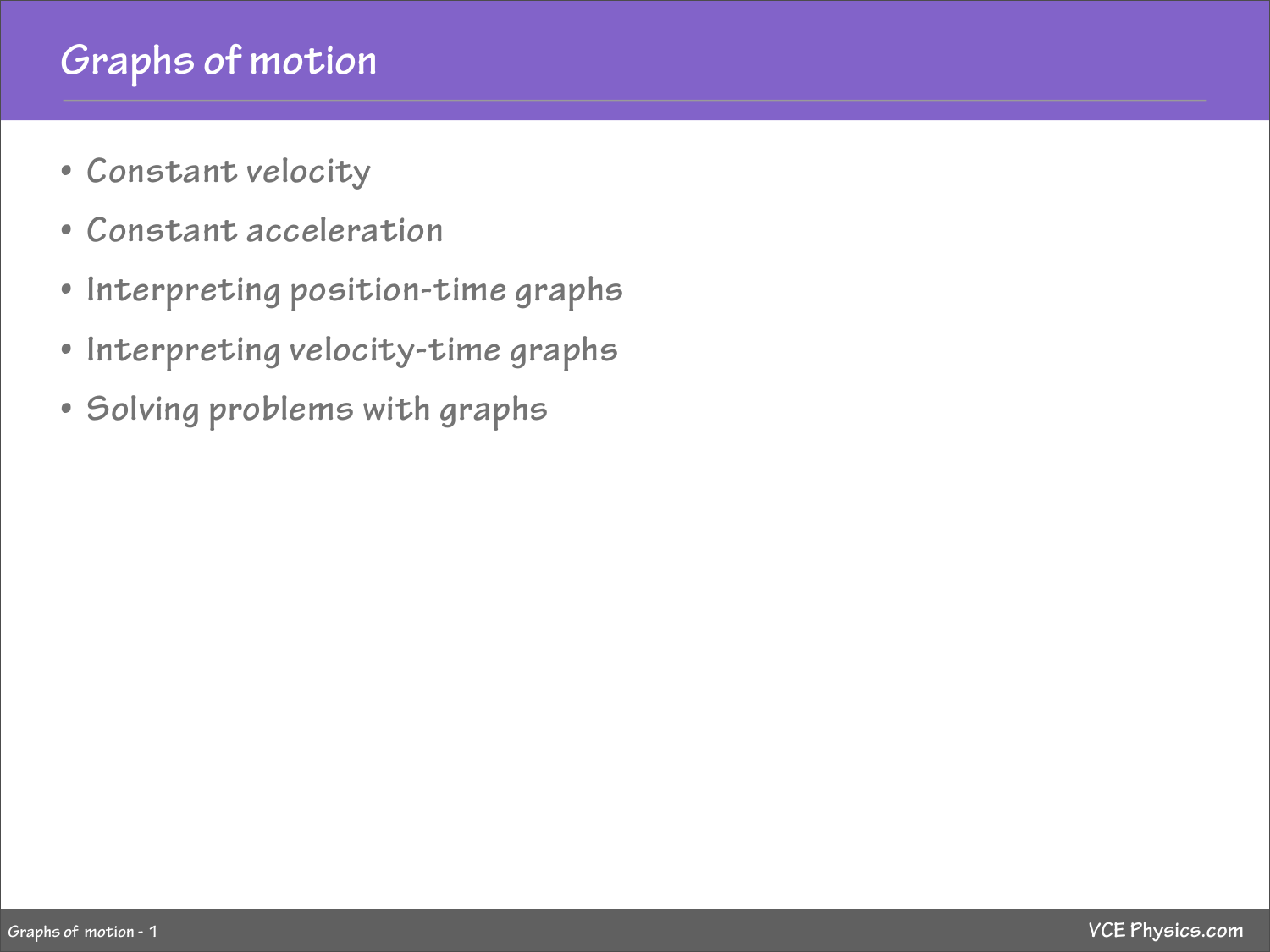### <span id="page-1-0"></span>**Constant velocity**

- **• The rate of change of position with respect to time is the velocity.**
- **• Constant velocity in the positive direction.**

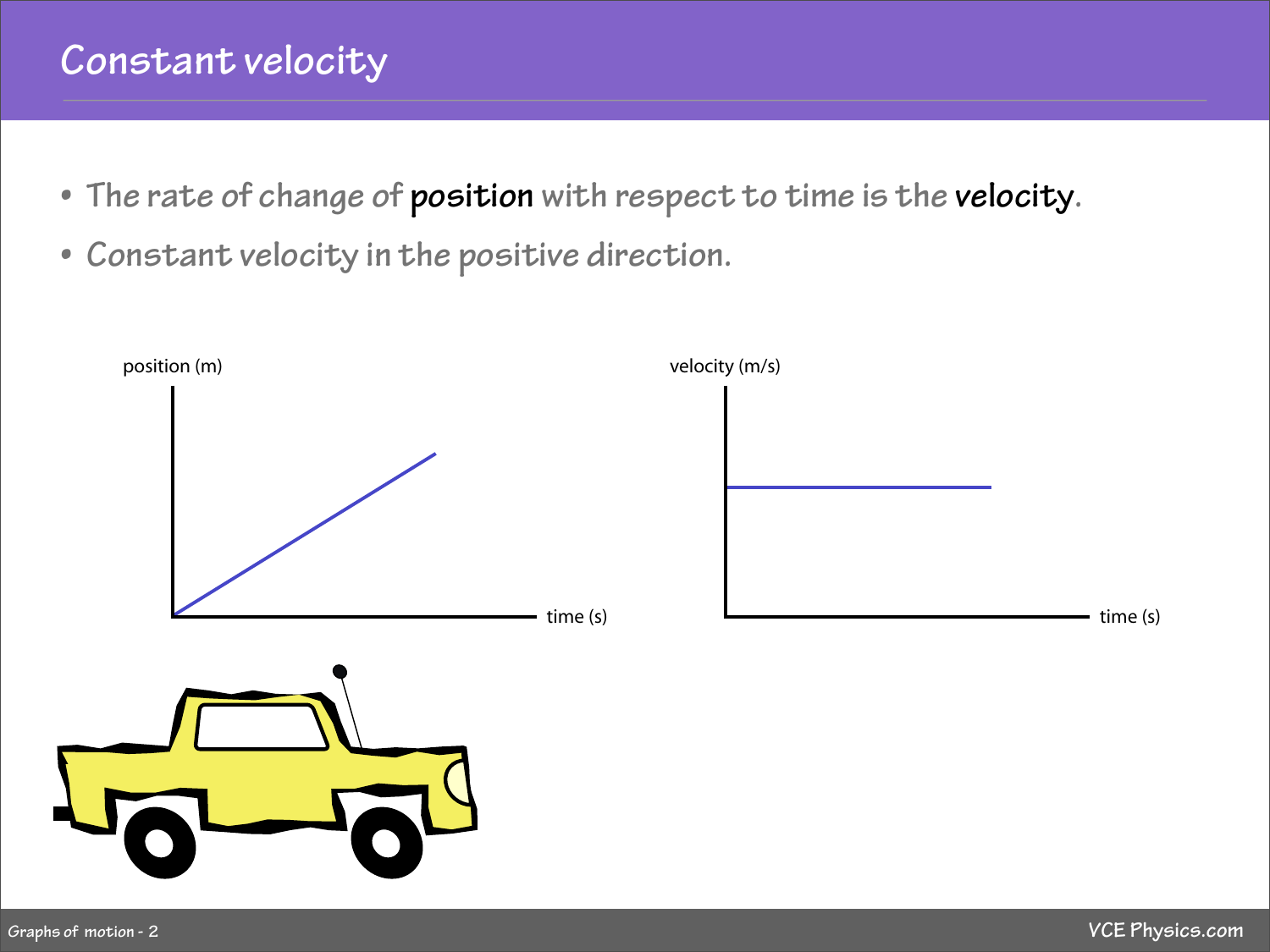## **Constant velocity**

**• Constant velocity in the negative direction.**



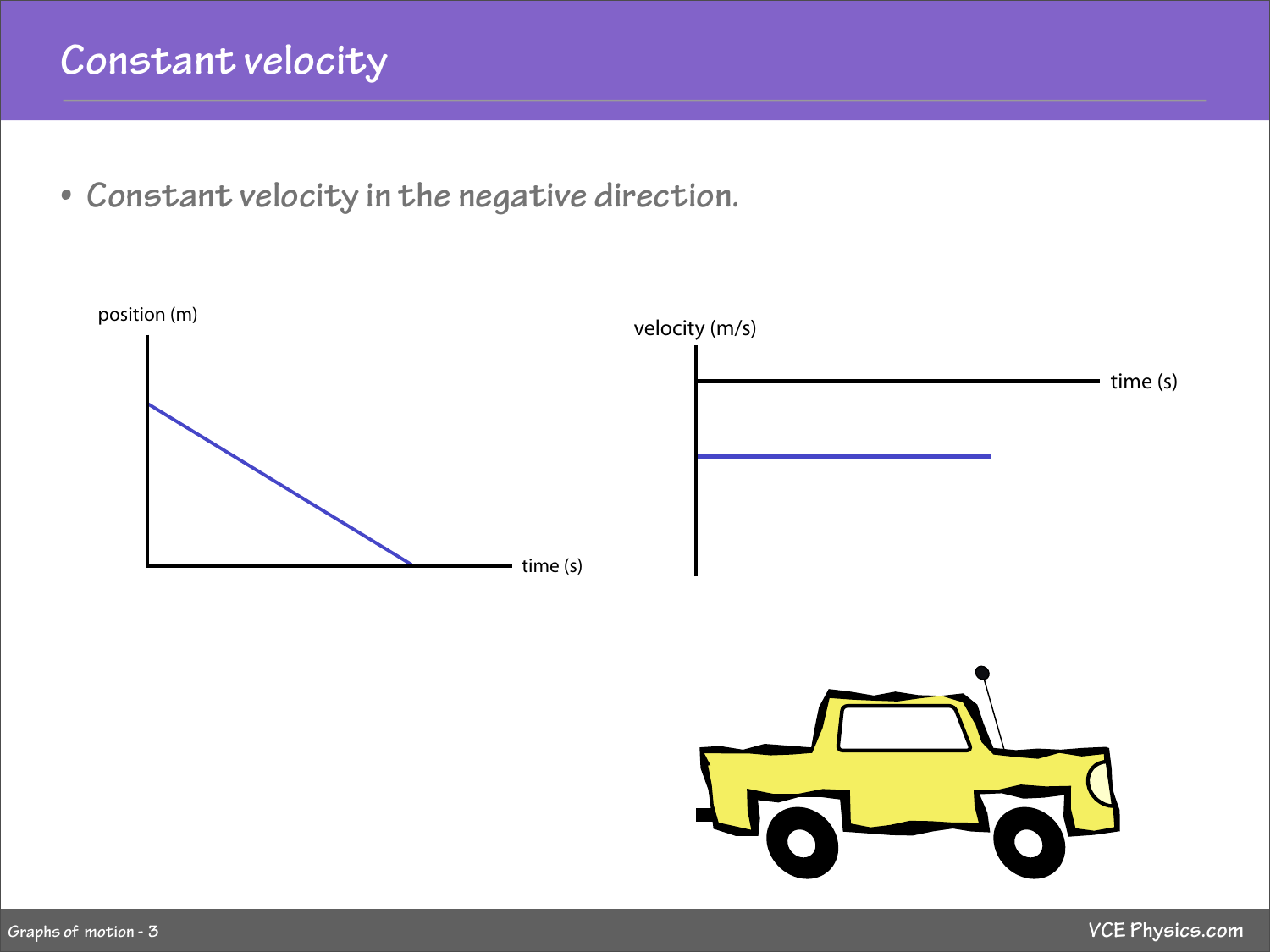#### <span id="page-3-0"></span>**Constant acceleration**

- **• The rate of change of velocity with respect to time is the acceleration.**
- **• Increasing velocity, moving in the positive direction. (Speeding up)**



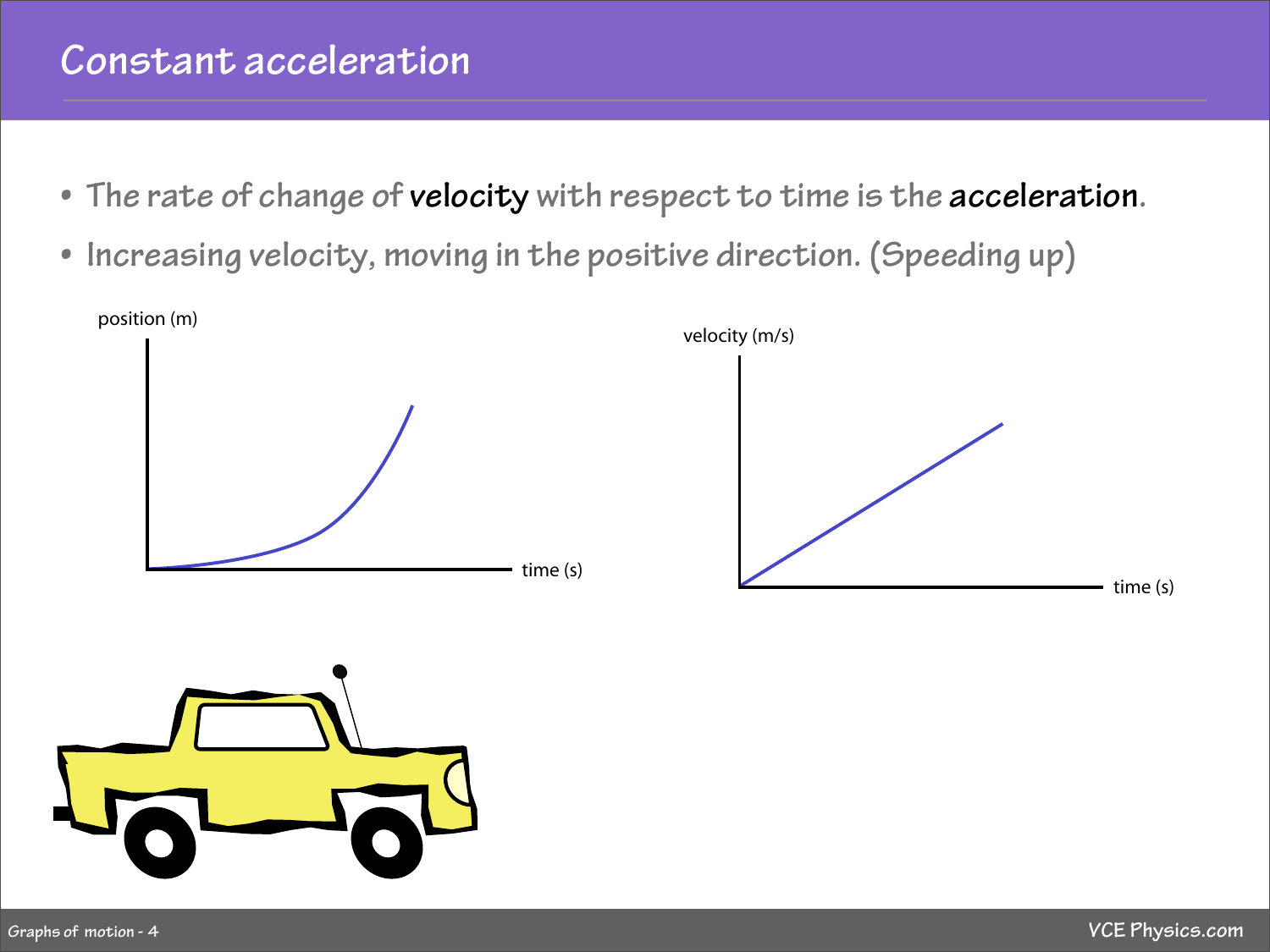#### **Constant acceleration**

**• Decreasing velocity, moving in the positive direction. (Slowing down)**



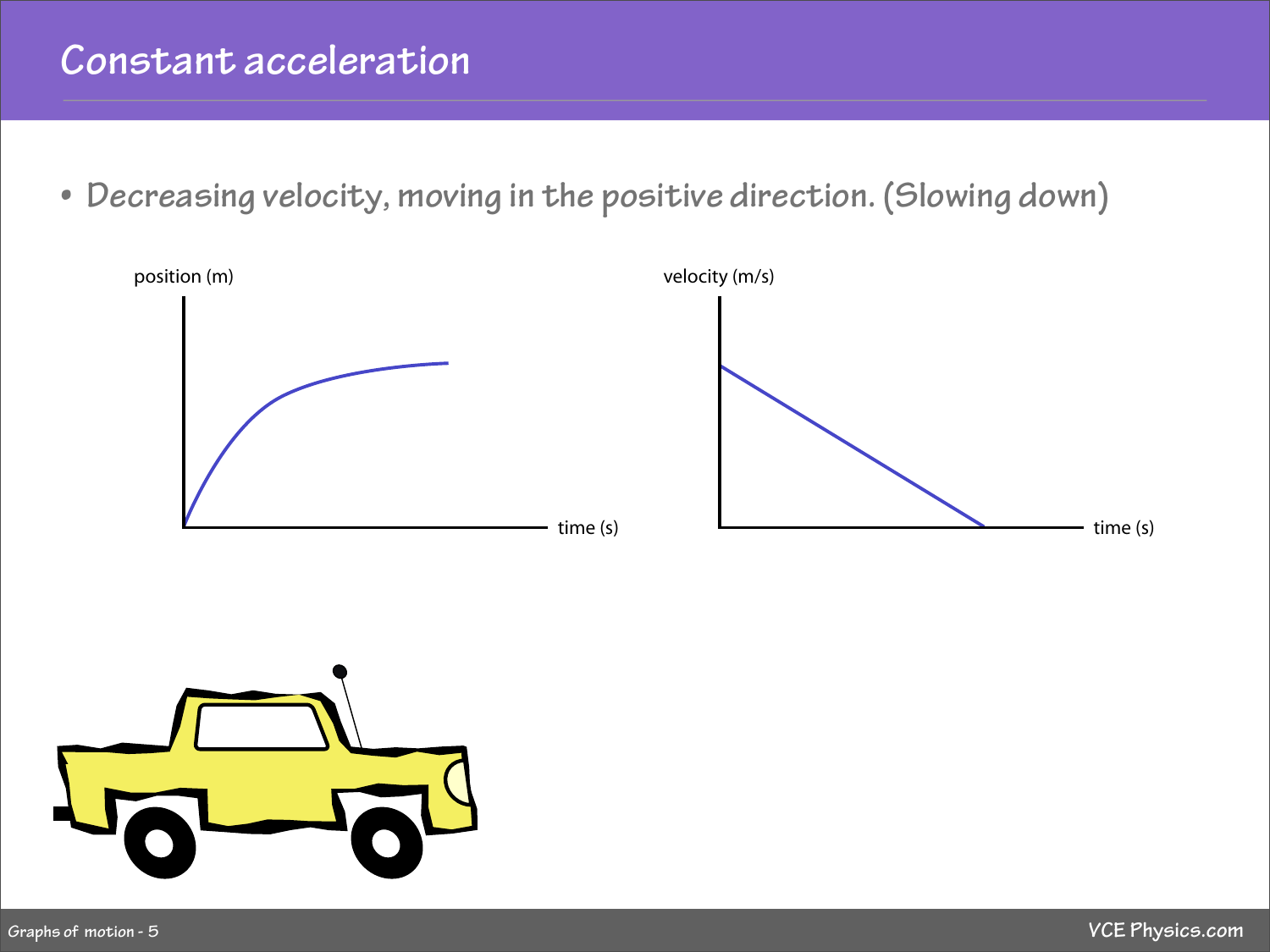### <span id="page-5-0"></span>**Interpreting position-time graphs**

- **• A position-time graph plots where an object is during a time period.**
- **• The gradient of the graph gives the velocity.**

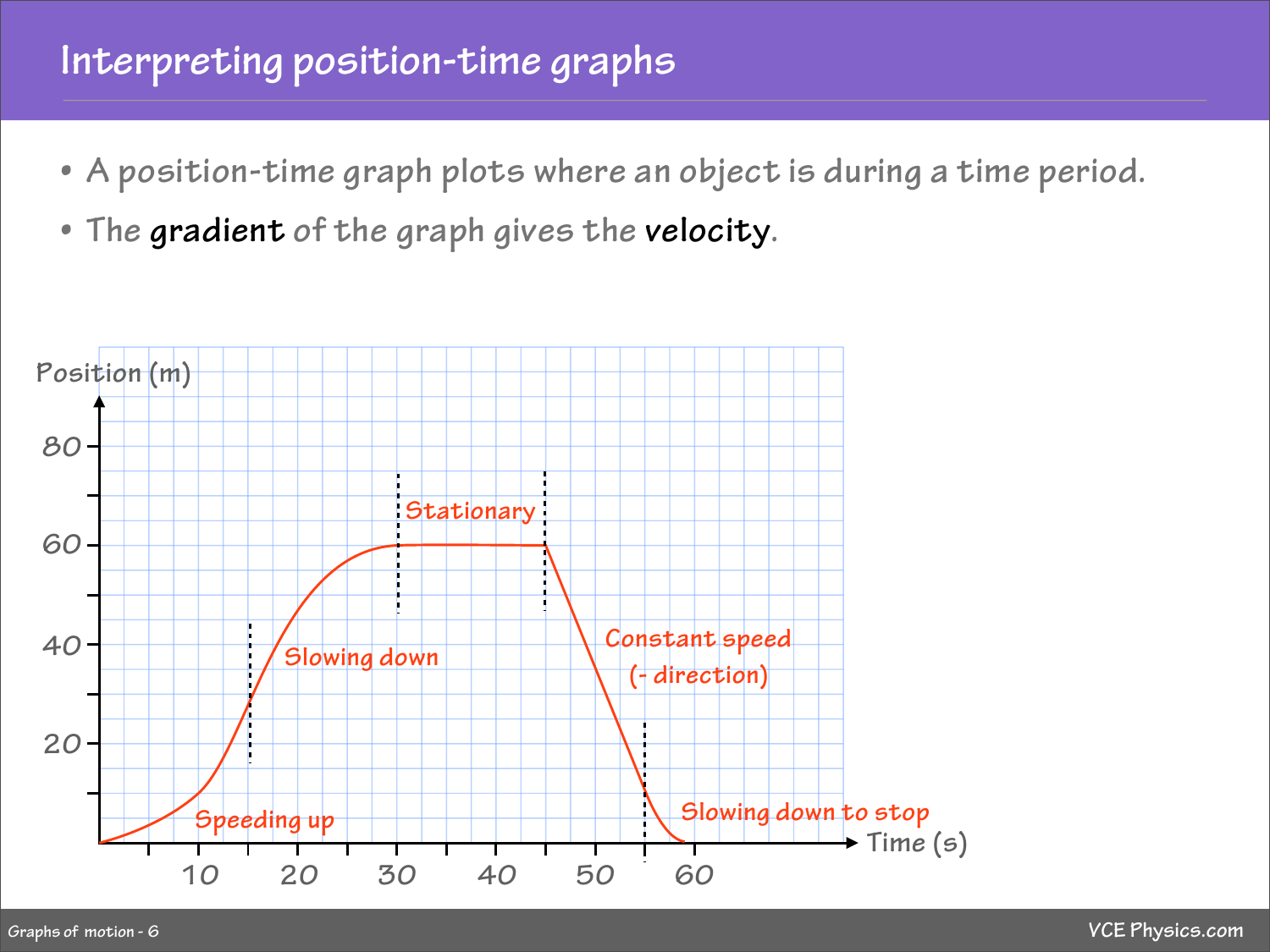# <span id="page-6-0"></span>**Interpreting position-time graphs**

- **• A position-time graph plots where an object is during a time period.**
- **• The gradient of the graph gives the velocity.**



**Average velocity**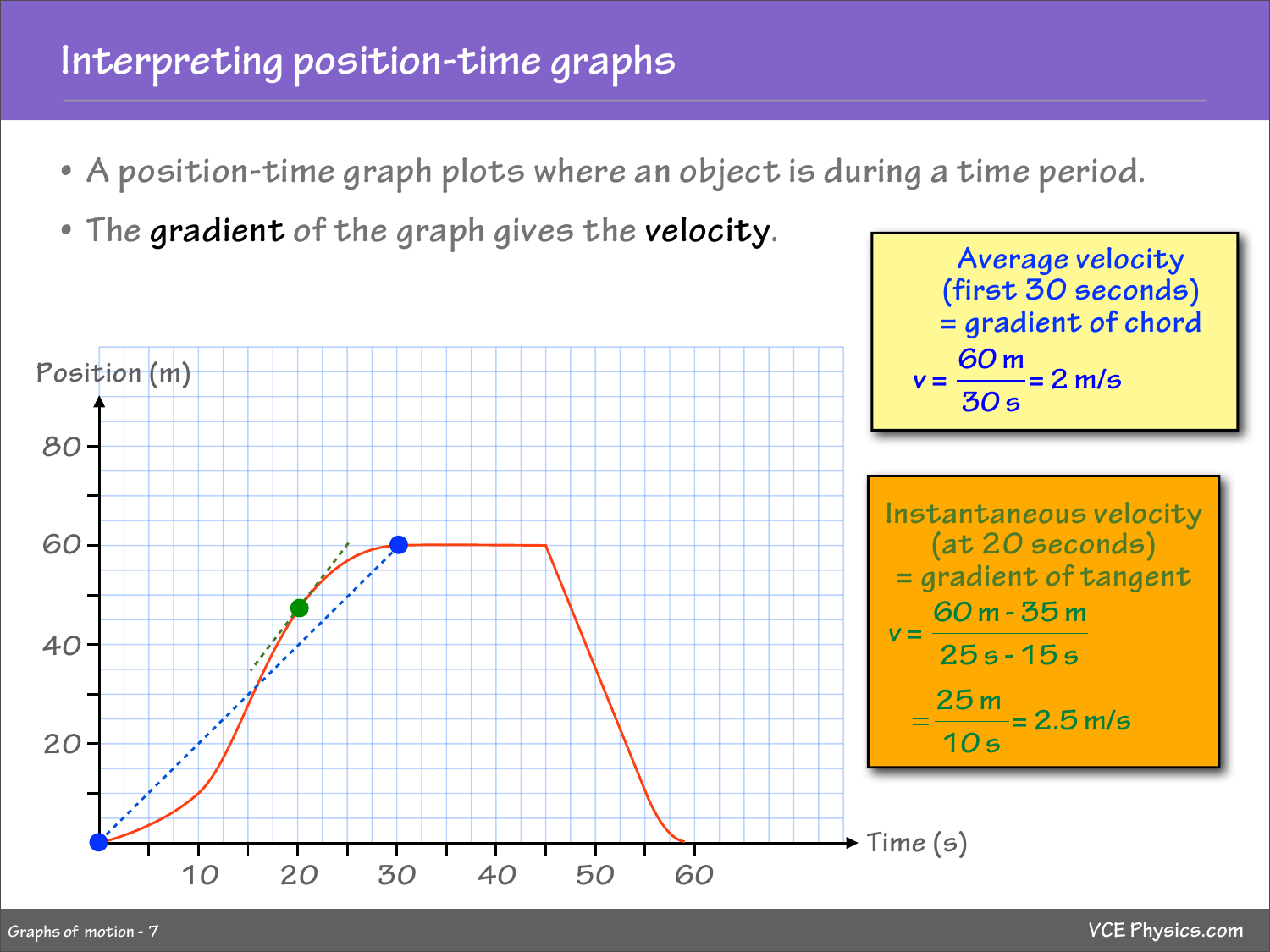### **Interpreting velocity-time graphs**

- **• A velocity-time graph plots the velocity during a time period.**
- **• The gradient of the graph gives the acceleration.**
- **• The area under the graph gives the displacement.**

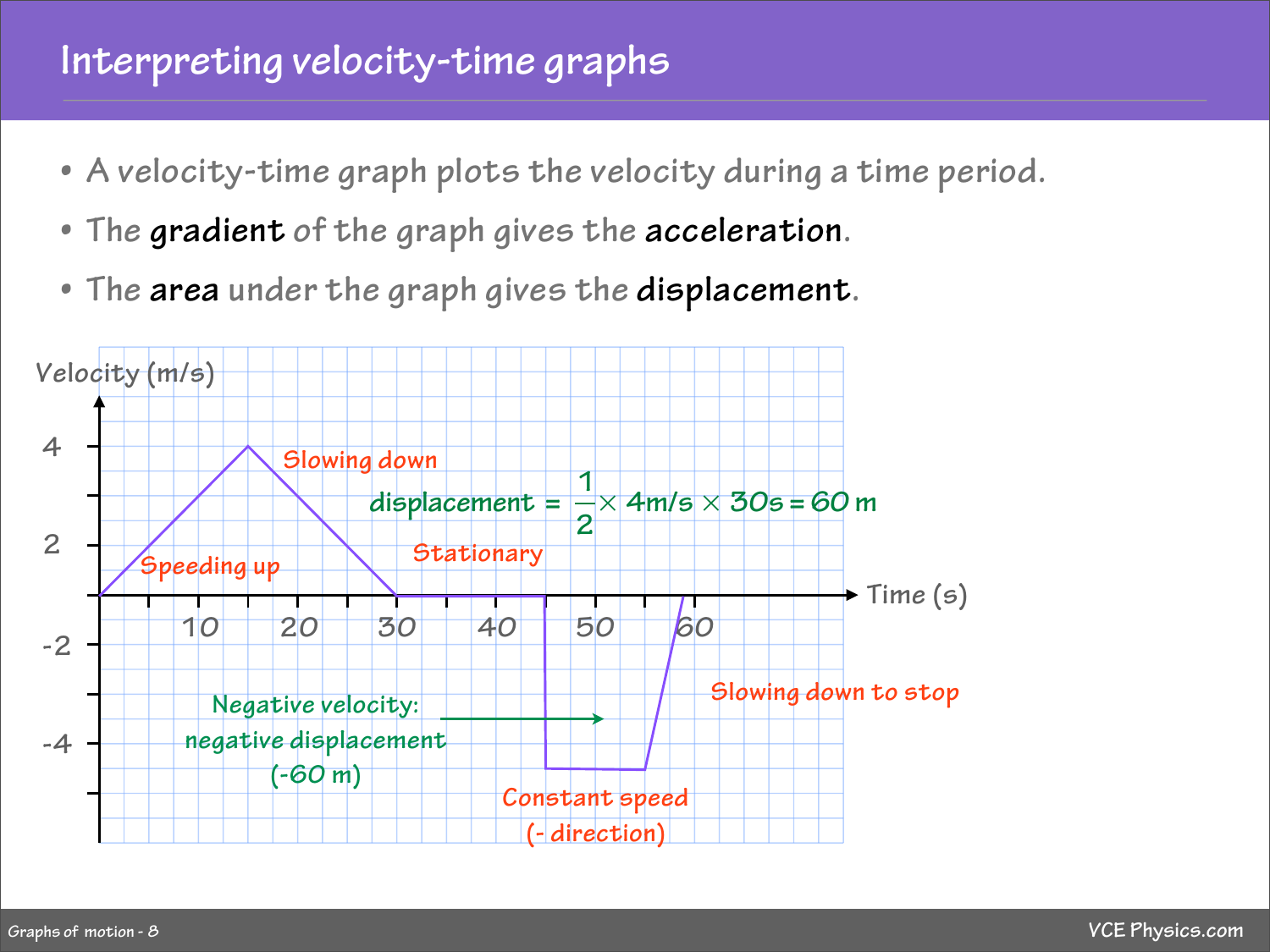## <span id="page-8-0"></span>**Solving problems with graphs**

- **• A police car sees a speeding motorbike go past at 108 km/h.**
- **• 10 seconds later, the police car gives chase.**
- **• It accelerates at a constant rate to 144 km/h in 10 seconds, then follows at a constant speed until reaching the motorbike.**
- **• How far will the two vehicles travel? How long will it take to catch up?**